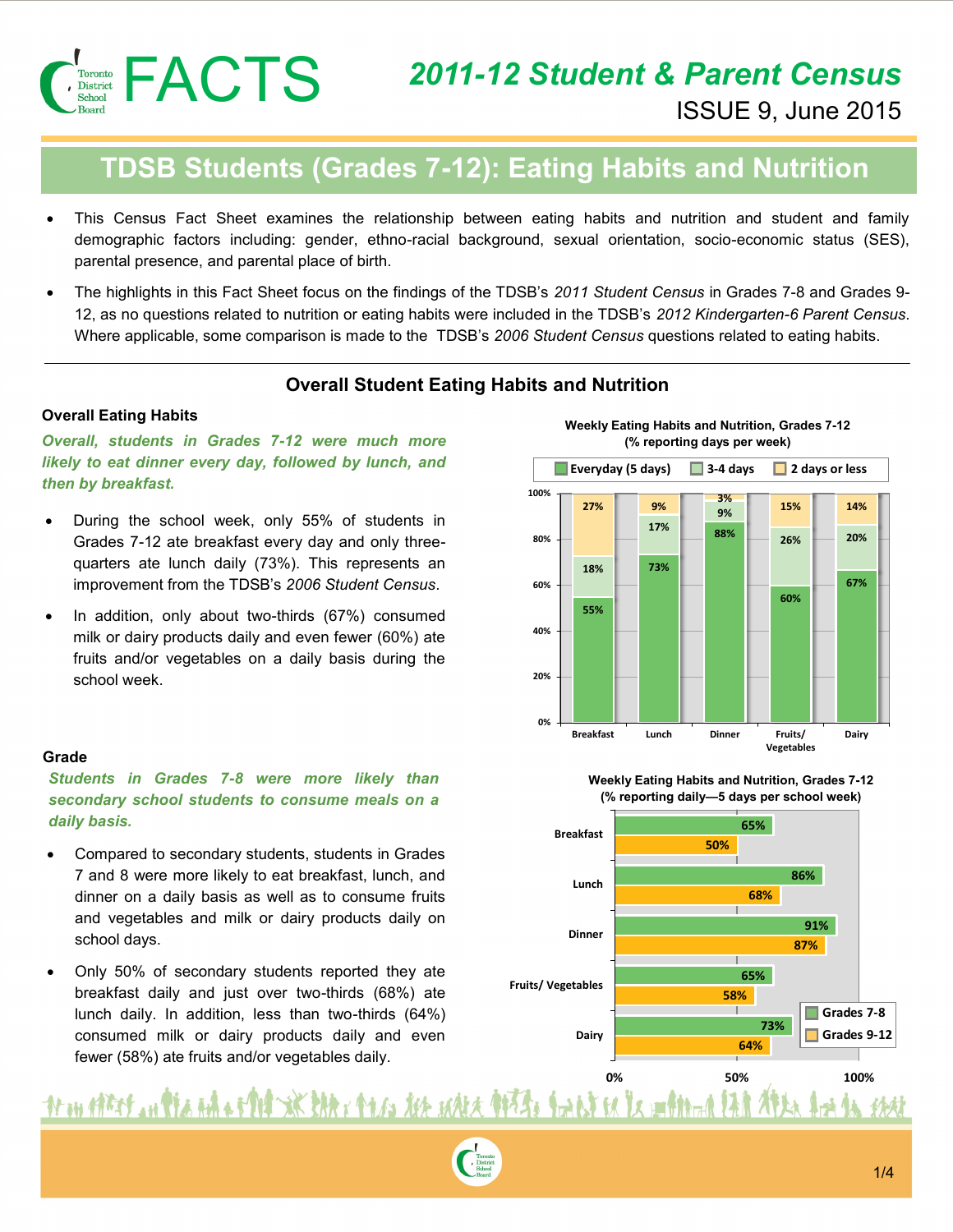#### **TDSB Students (Grades 7-12): Eating Habits and Nutrition** 40% **by Grade and Gender 59%**

**White**

#### **Gender**

### **29% 33% 32% 30%** *Females in Grades 7-12 were less likely to eat daily meals compared to males.*

- **8** Female students were less likely to eat breakfast every day, particularly those in Grades 9-12. In Grades 7-8, only 60% of girls ate breakfast each morning compared to 70% of boys, while in the secondary school panel, less than half of the **19%** girls (46%) ate breakfast daily compared to 55% of boys. Girls in secondary school were also less likely than boys to eat dinner daily (83% versus 89%) **22% 88%** those in Grades 9-12. In Grades 7-8, onl
- While girls are slightly more likely to eat fruits/vegetables daily compared to boys generally, they are less likely to 0% consume milk or dairy products daily, particularly girls in Grades 9-12 (59% versus 69%). **86%**



#### **Ethno-racial Background**

*There were differences among students in eating habits and nutrition according to self-identified ethno-racial background.* 

- Compared to the overall TDSB average of 55%, the groups less likely to eat breakfast daily were Aboriginal (45%), Black (45%), Southeast Asian (48%), Mixed (49%), and Middle Eastern (50%) students. East Asian students were more likely to eat breakfast daily (62%).
- Compared to the overall TDSB average of 73%, the groups less likely to eat lunch daily were Aboriginal (63%) and Black (67%) students. East Asian students were again more likely to eat lunch daily (80%).
- There was less variation with respect to eating dinner daily, although compared to the TDSB average of 88%, Middle Eastern (80%) and Black students (82%) were less likely to eat dinner daily.
- With respect to eating fruits and/or vegetables daily, compared to the system average of 60%, Black (45%), Southeast Asian (49%), South Asian (52%), and Latin American (53%) students were less likely to eat fruits and/or vegetables daily, while East Asian (69%) and White (70%) students were more likely.
- A somewhat different pattern held for consuming milk or dairy products daily. Compared to the system average of 67%, Southeast Asian (56%), Black (57%), East Asian (60%), Middle Eastern (60%) and Aboriginal (61%) students were less likely to consume milk or dairy products daily, while White students were more likely (78%).





**Daily Meals by Ethno-racial Background**

**82%**

**After School Screen Time Activities (More than 2 hours per day)** 

**74%**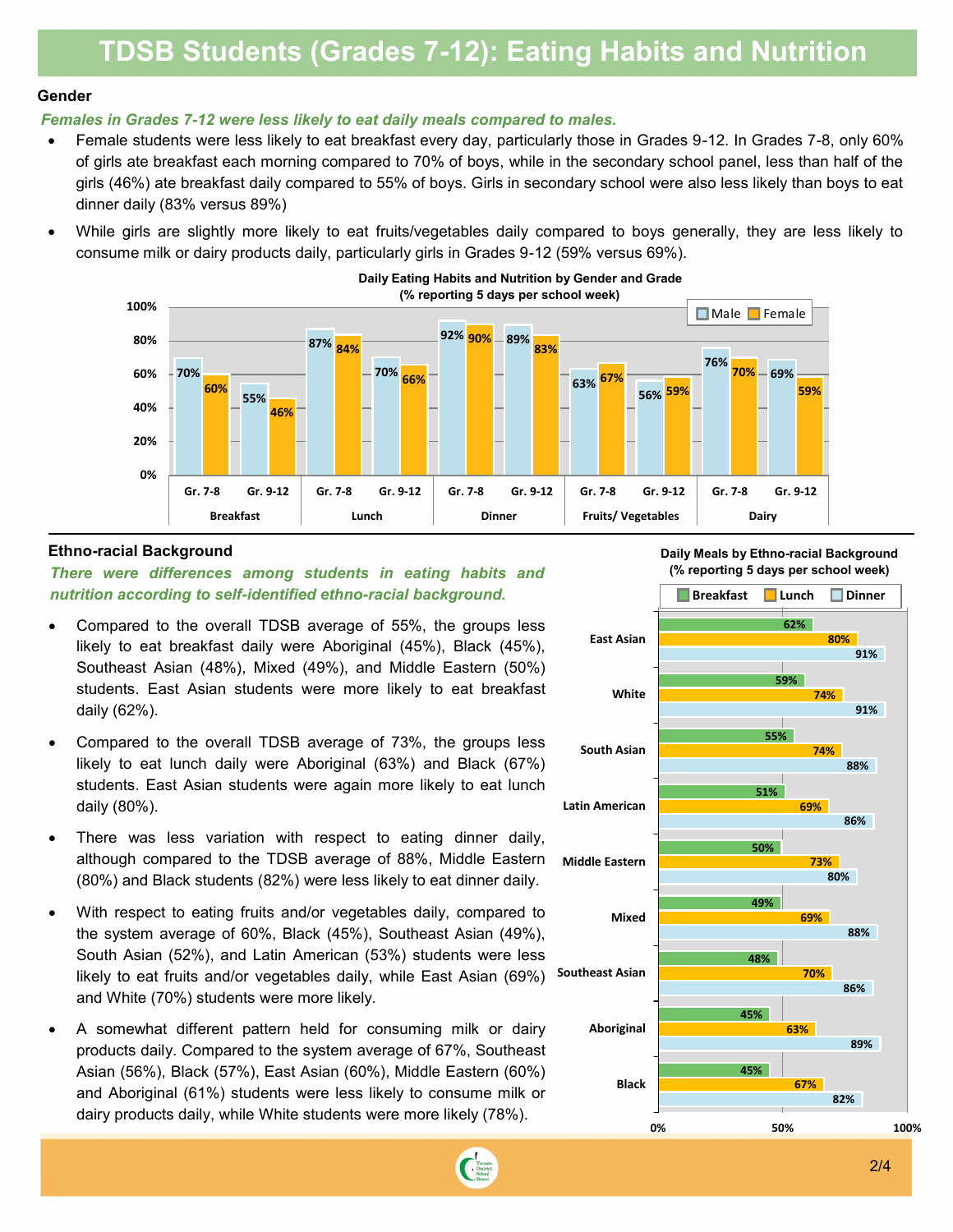## **TDSB Students (Grades 7-12): Eating Habits and Nutrition**

#### **Sexual Orientation (Grades 9-12)**

#### *LGBTQ students were less likely to eat daily meals during the school week compared to heterosexual students.*

- Students in Grades 9-12 who identified as LGBTQ were less likely to eat breakfast, lunch, and dinner each day during the school week compared to students who identified as heterosexual.
- While 51% of heterosexual students ate breakfast each morning before school, only 37% of LGBTQ students did. In addition, they were more likely to say they "never" ate breakfast before coming to school (21% versus 12%).
- The largest difference was with respect to eating lunch, where 69% of heterosexual students reported that they ate lunch daily, compared to only 51% of LGBTQ students.



**0% 50% 100%**

**Daily Meals by Sexual Orientation, Grades 9-12 Daily Meals by Sexual Orientation (Grades 9-12)**

#### **Socio-economic Status (SES)\***

**100%** *compared to students from higher socioeconomic backgrounds.Students from lower socio-economic backgrounds were less likely to eat daily meals during the school week* 

**Daily Eating Habits and Nutrition by Socioeconomic Status, Grades 7-12** 

- **91% 86%** Students from lower SES backgounds, based on student reporting of their parents' occupation(s), represented 50% of **68% 74%** the Grade 7-12 student population.
- **•** Students with parents in lower SES sectors were less likely to eat breakfast in particular compared to those whose **52% 54%** parents worked in higher SES sectors (52% versus 61%), but were also less likely to eat lunch (73% versus 77%), and dinner (86% versus 91%) daily. These students were also less likely to eat fruits and/or vegetables (54% versus 68%) or to consume milk or dairy products every day (63% versus 74%).
- **0%** Results were similar for parent education, another measure of socio-economic status.



*\* Parent(s) occupation was coded into one of five occupational categories and used as a measure of socio-economic*  status. Higher SES sectors include parents of students working in professional and senior management sectors, and *parents working in semi-professional and middle management sectors. Lower SES sectors include parents who work in skilled, semi-skilled, and unskilled clerical and trades occupations, and parents who are non-remunerative, including homemakers, and those who are unemployed or retired*